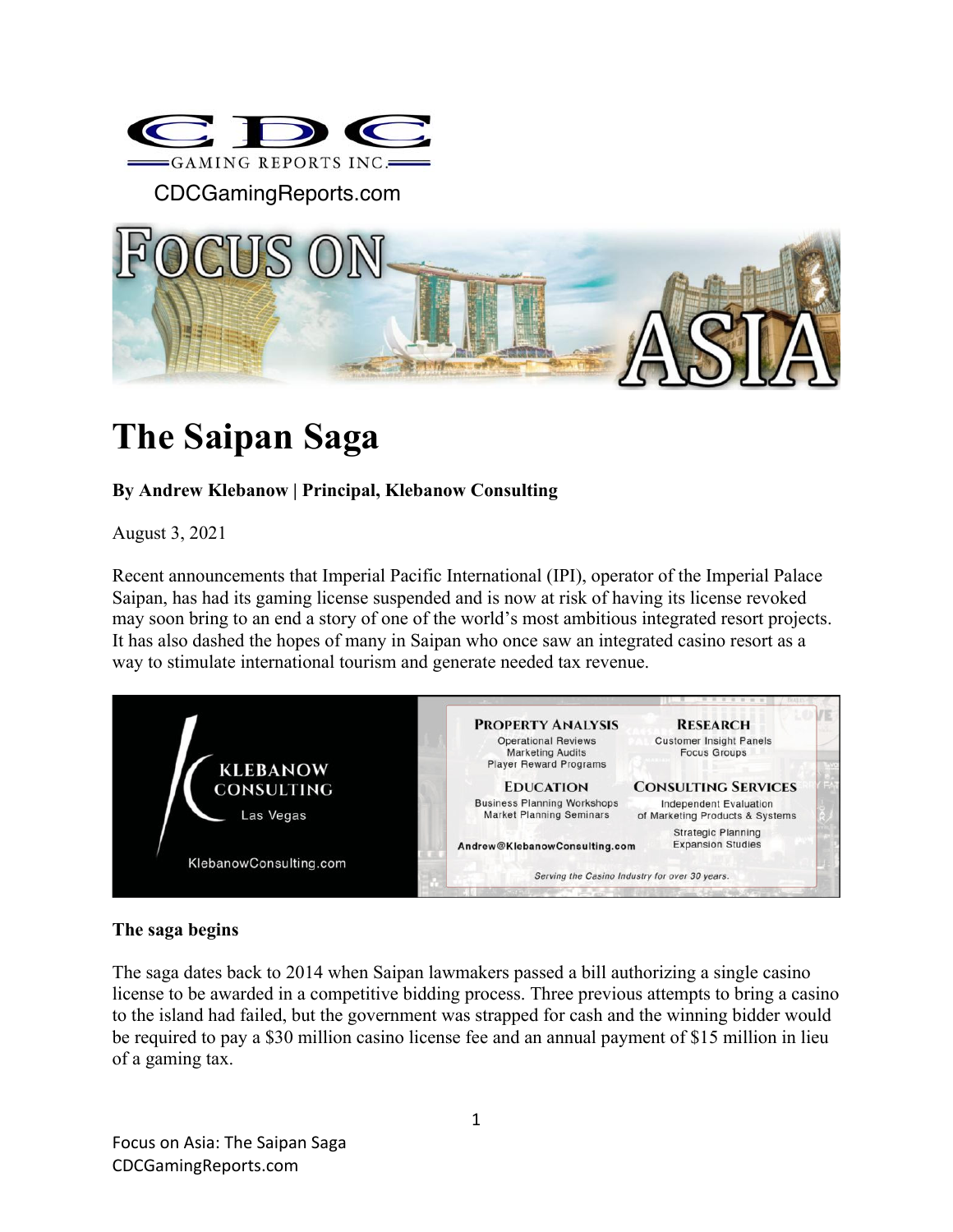On the fourth try, the legislation passed, and two China-based companies submitted bids. In addition to the payment of upfront fees and annual licensing, the winning bidder was also required to invest a minimum of \$2 billion and build 2,000 hotel rooms. The license was awarded to Best Sunshine International, a company with links to the Hengsheng Group, a successful Macau junket promoter.

The Commonwealth of the Northern Marianas Islands (CNMI) is a commonwealth of the United States, and is comprised of fourteen islands in the northeast Pacific Ocean. The majority of the population resides in Saipan, Rojas and Tinian. Tinian was the only island that had previously offered casino gaming at the Tinian Dynasty Resort, but the property struggled, owed in large part to an airport that lacked a fuel depot and instrument landing capabilities. Tinian Dynasty ultimately closed while another remains under development.

Saipan offered casino developers a unique opportunity. It already had a Pacific resort destination with a well-established tourism industry that was adept at catering to visitors from key feeder markets, including The Peoples Republic of China (PRC), Taiwan, Korea and Japan. Its workforce was multi-lingual and Saipan International Airport already served air routes from those markets. In particular, Saipan offered visa-free travel from markets such as the PRC.

Unlike the Philippines, it did not have a raucous political and regulatory structure. Rather, as a U.S. commonwealth, it operated under the same laws found in the 50 states and its political structure mirrors that found in any U.S. state.

Best Sunshine International soon changed its name to Imperial Pacific International Holdings and was listed on the Hong Kong Stock Exchange. The company had ambitious plans and assembled an impressive team to implement them. It announced a US\$7.1 billion development, consisting of multiple resorts with a total of 4,500 lodging keys concentrated in two locations. The first phase called for a resort in central Garapan, overlooking the Pacific Ocean. It was designed by the renowned architect, Paul Steelman.

To lead the development, IPI hired Mark Brown as its CEO, one of the gaming industry's most experienced and respected executives. Mark Brown had previously served as President of Sands Macau, Venetian Macau and Four Seasons Macau. IPI could not have recruited a more capable executive to lead this endeavor.

#### **Best Sunshine's head-turning performance**

IPI subsequently was granted permission to open a temporary casino until construction of its permanent facility was completed. It was to serve as a training facility for its casino staff. Housed in the DFS Shopping Mall in Garapan, the casino consisted of 46 table games, 106 slot machines, a noodle restaurant and a bar. The casino operated within the public space of the mall, where shoppers could walk through the casino to reach the parking garage and a Hard Rock Café at the rear of the building.

Despite this pedestrian gaming environment, the temporary casino generated eye-popping gaming revenues. Relying on VIP customers that the company cultivated in Macau, it averaged \$2 billion a month in rolling chip volume, a staggering amount for a casino of any size, much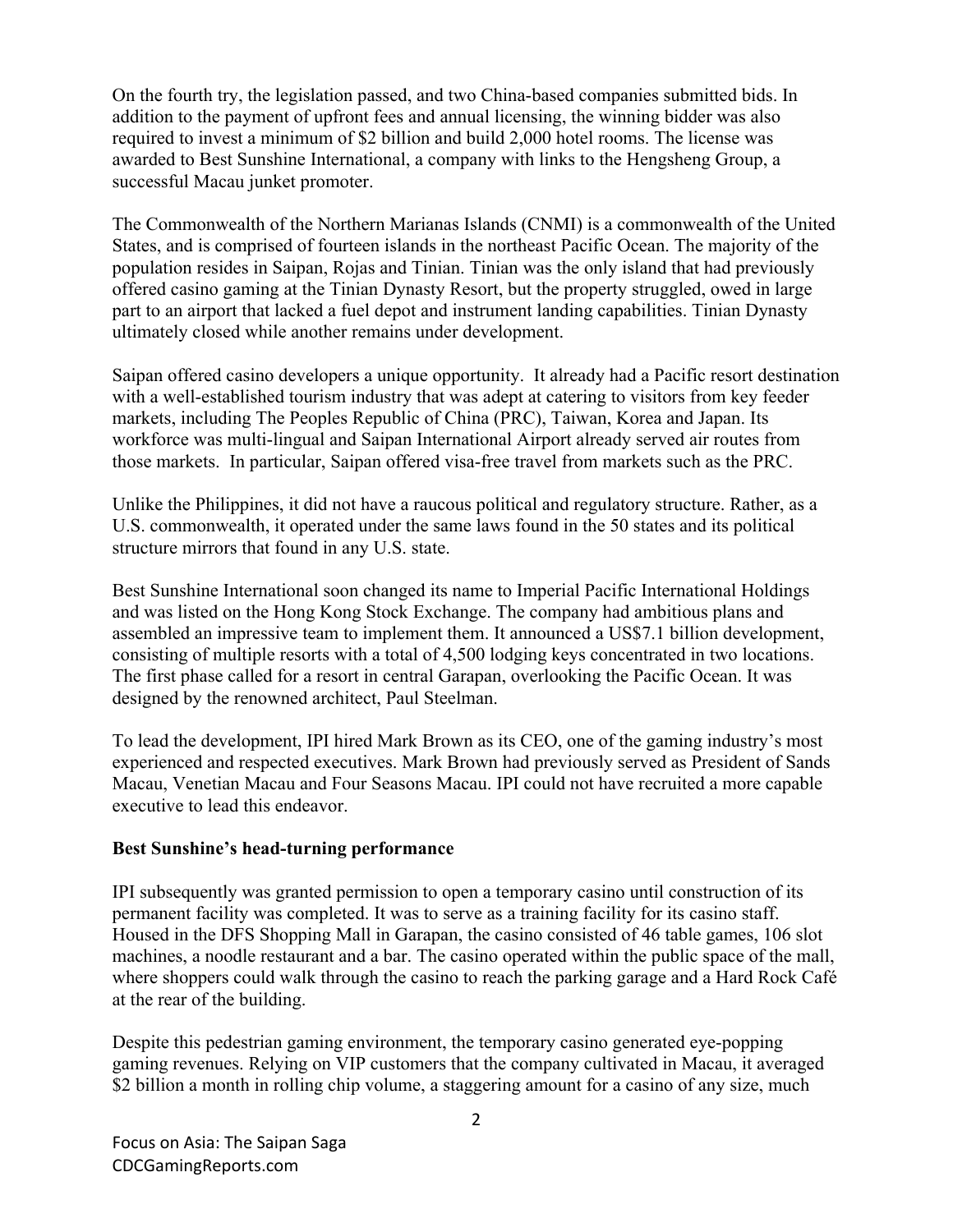less one housed in a shopping mall and without a hotel to house VIP players. In September of 2016, the company announced that its temporary casino generated US\$3.95 billion in turnover, a 153% increase from the previous month.

While much of the success in its initial performance could be credited to the company's longstanding relationship with VIP players that it had developed as a junket promoter, generous credit policies also played an important role. Since gambling debts are unenforceable in the PRC, the company incurred sizable amounts of uncollectable debt when VIP gamblers were slow to settle their markers.

## **What went wrong?**

The new resort opened on July 6, 2017 and all gaming operations moved to the new casino, a few blocks from the mall location. The project's approximately 350-room hotel and 15 luxury villas remained under construction. Mark Brown resigned his position in January of 2018.

Subsequent to the casino's relocation, problems ensued with the hotel's construction. A construction accident in which a worker died prompted an investigation by the FBI and Department of Homeland Security. The investigation led to the arrest of five individuals who were charged with harboring undocumented workers. A subsequent examination of construction practices further slowed development of the remaining non-gaming assets.

In November of 2018, Saipan was struck by Typhoon Yutu, which had a devastating impact on the island's infrastructure. While the casino was able to open shortly after the typhoon passed, the Category 5 typhon severely damaged Saipan International Airport, flooding portions of the main terminal and damaging the airport's navigation aids. Other portions of the island were completely devasted. While the airport was able to re-open, it did so with only limited operations. The loss of navigation aids prevented flights from landing at night, which in turn severely curtailed tourism onto the island. Through 2019, the island's residents struggled to repair residual damage from the typhoon.

Tourism had yet to fully recover before the pandemic struck. Since March of 2020, there have been virtually no international flights, and as with all international tourist destinations, the casino struggled to remain open. Relationships with regulators foundered as the company was unable to pay its debts along with its annual licensing fee. Current events culminated in July of 2021 with a member of CNMI's House of representatives calling for the complete demolition of the entire property.

## **The future of casino gaming on Saipan**

It is difficult to predict the future of the casino-resort. Cui Li Jie, the Executive Director and Chairman of the Board of Directors, resigned in June of 2021. The casino's license has been suspended indefinitely and may very well be revoked. Should that happen, the value of the company's assets on the island will be further devalued. What is needed is a white knight, willing to purchase the property, with an assurance that it would be granted a gaming license. That company must commit to completing the hotel. That in itself may be a challenge as portions